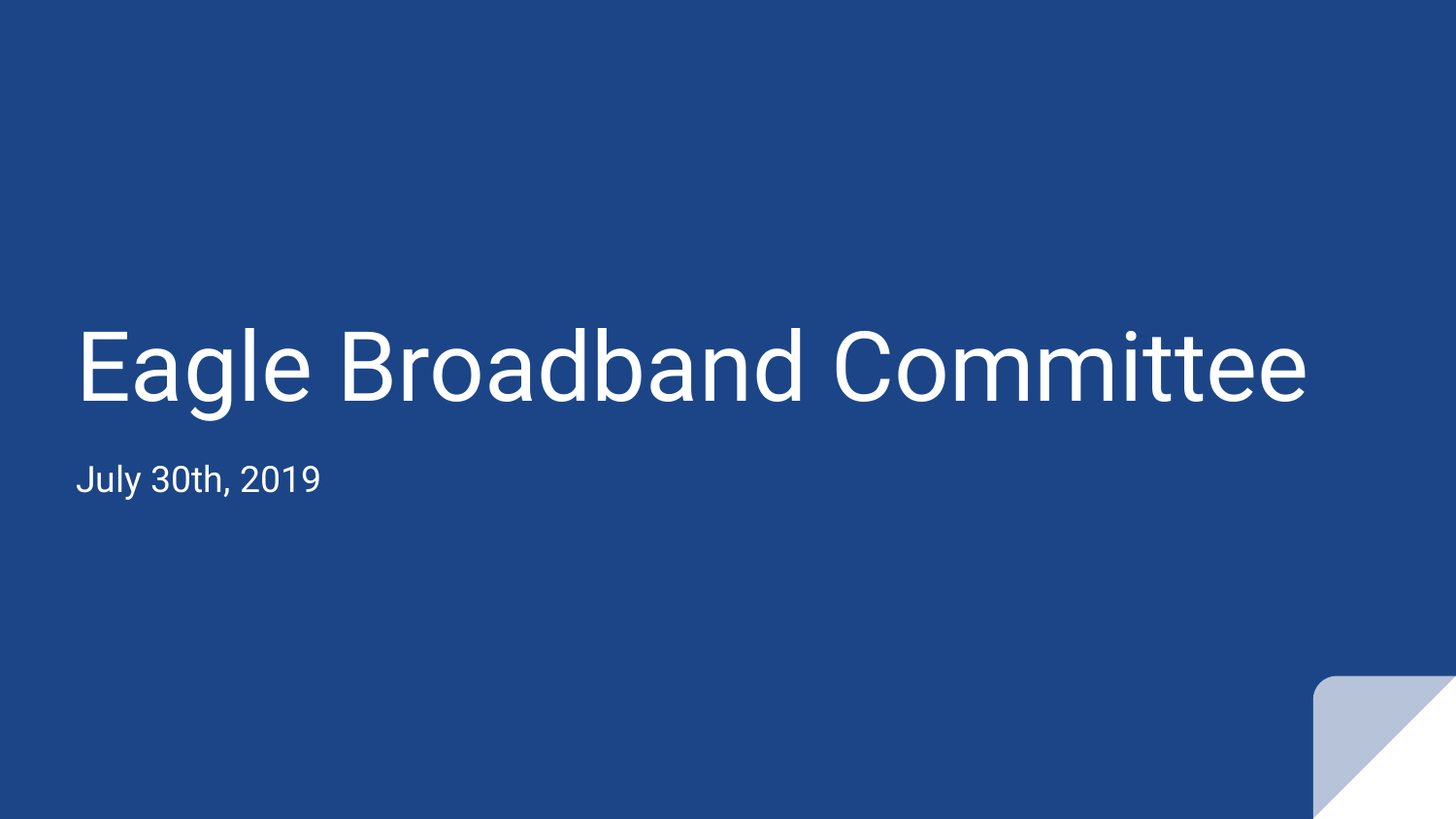### Introductions and Purpose

Purpose:

- To help the Town by being a sounding board for broadband solutions both public and private
- To assist with the feasibility study conducted by Uptown Services
- To provide local expertise in the process, recommendations to the board and implementing solutions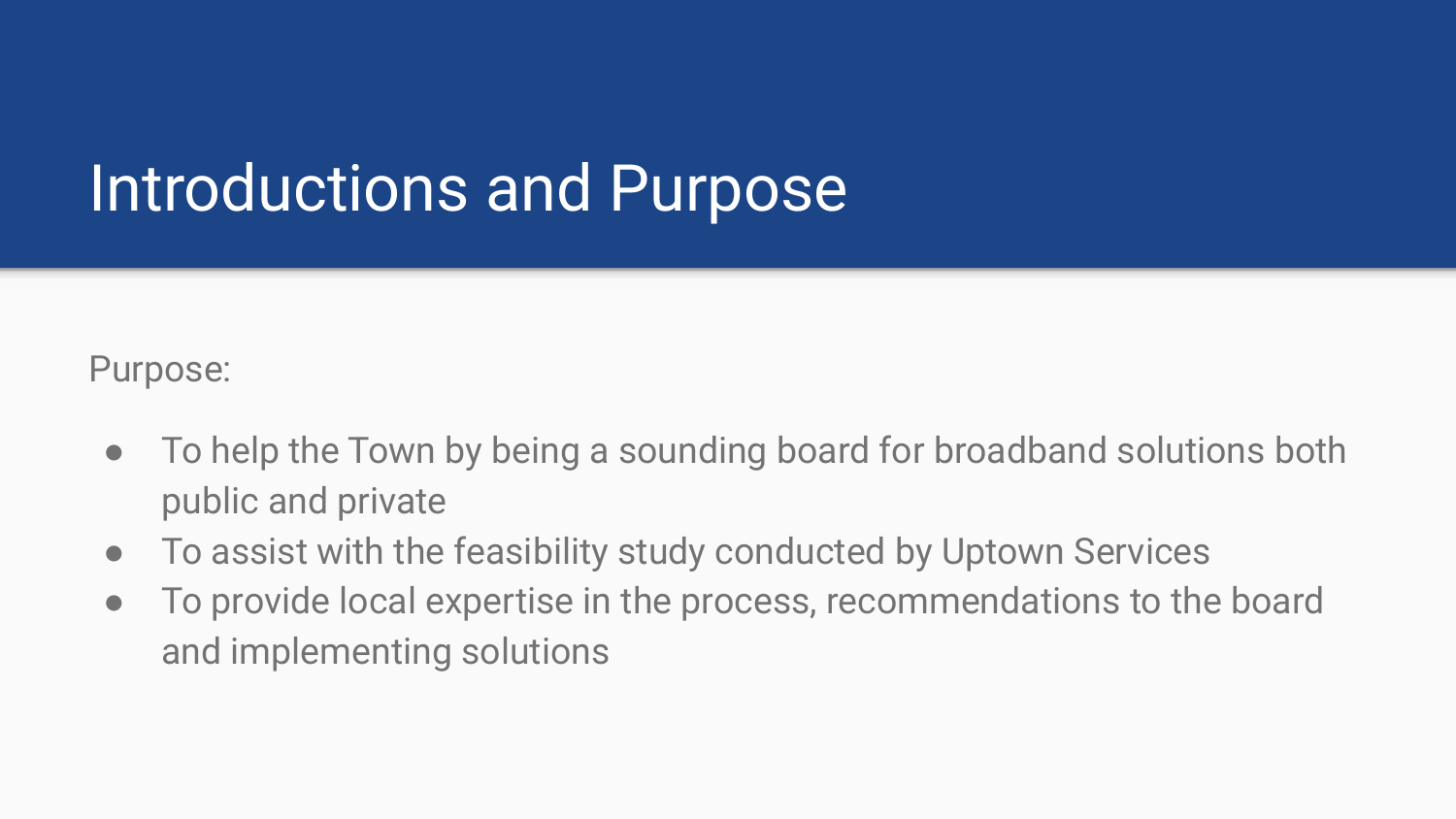### Topics of Discussion

1 > Current state of service in Eagle

2 > Private sector solutions?

3 > Public sector solutions?

4 > Broadband Feasibility Study (Aug-Nov 2019)

5 > Questions and other concerns?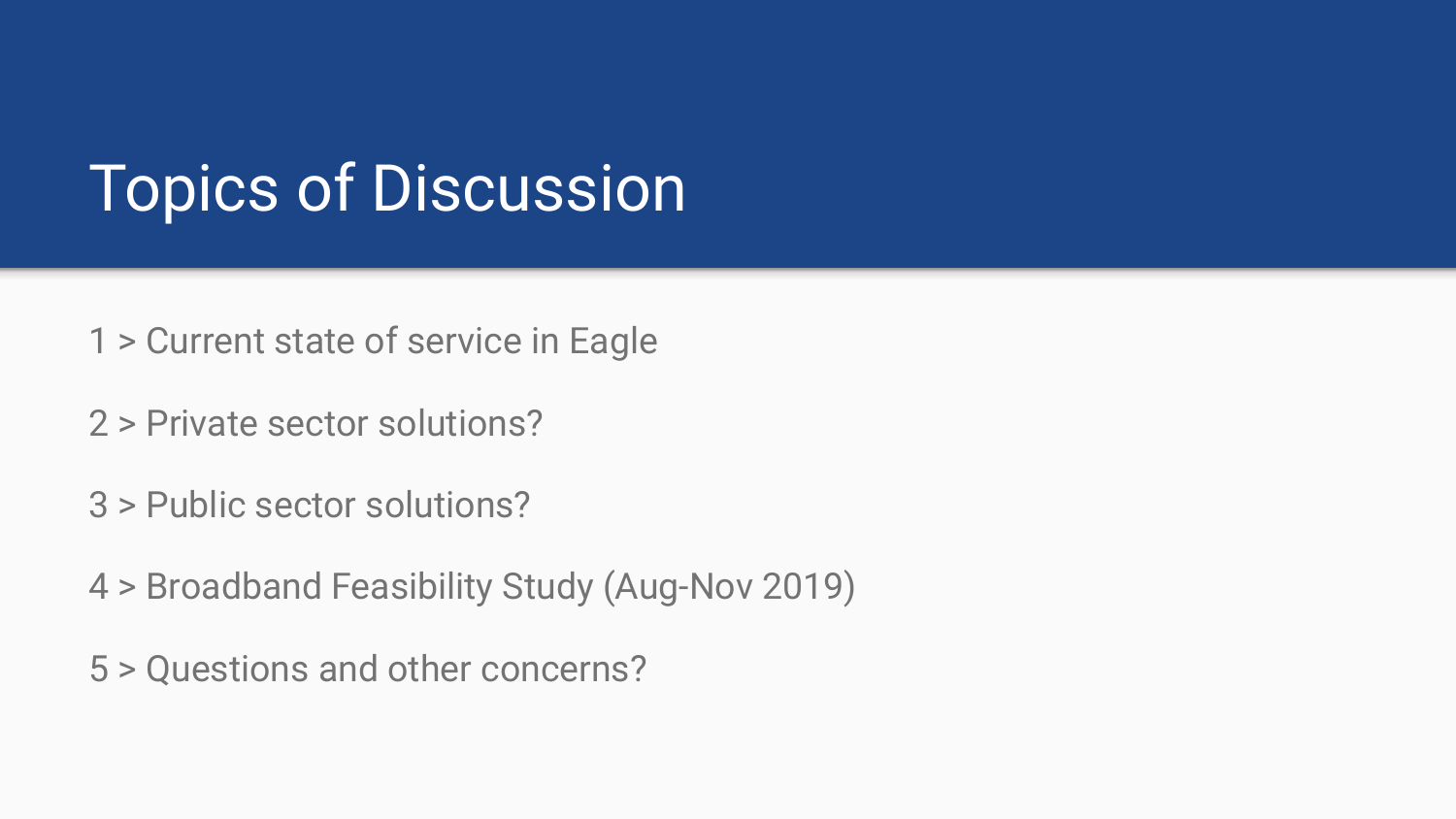### The State of our Broadband

What is most important to you regarding Broadband service?

Is service consistent throughout town?

Is preparation for 5G important to you?

Do you want to see additional high-speed internet delivery services?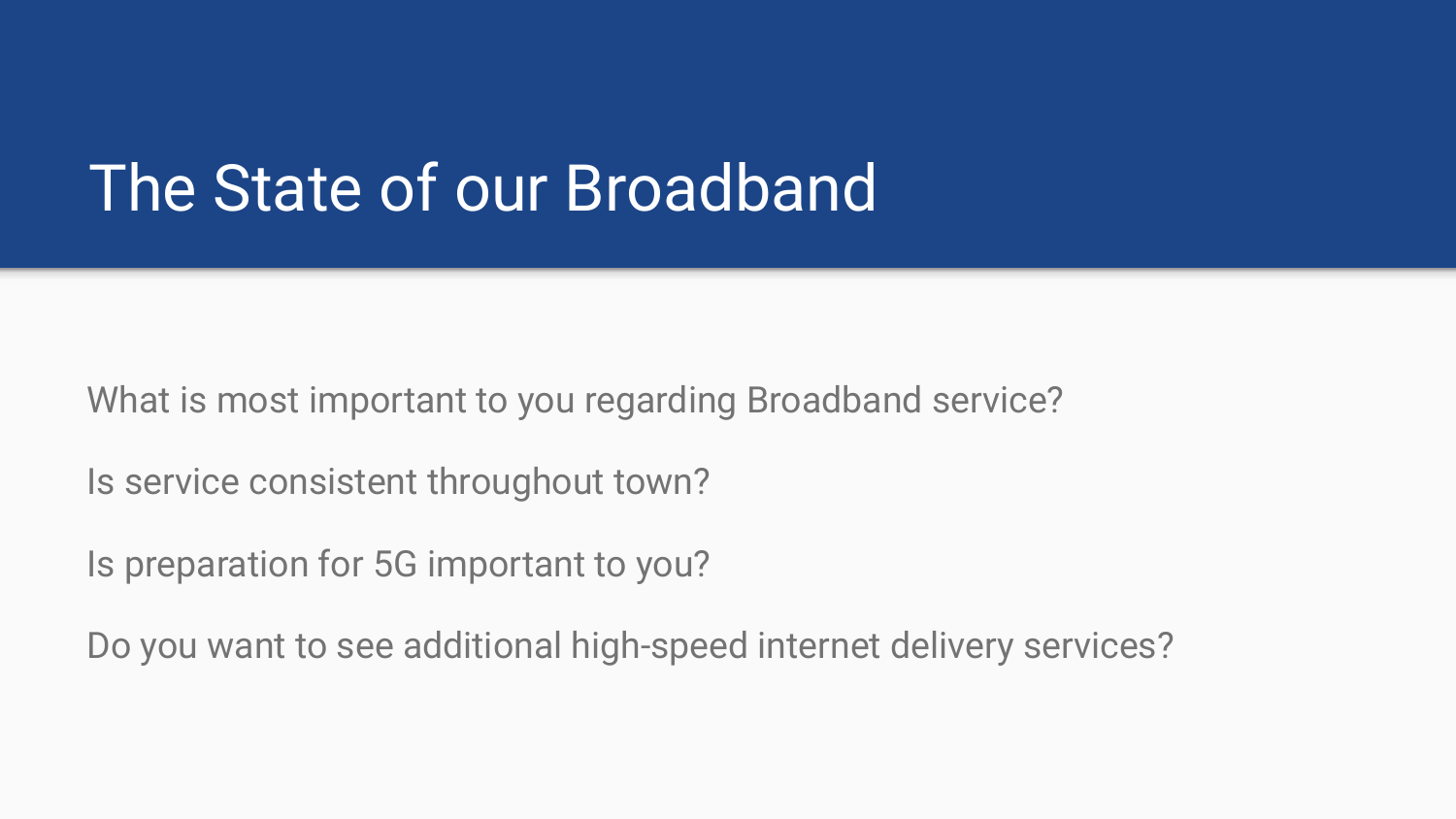### Private Sector Solutions

The Town is currently working with Comcast to bring their services to Eagle.

We are working to put communication towers on water tanks to have local providers utilize Town infrastructure (in 2020).

We are working with Century Link on customer service.

What topics are most important for you to see included in these solutions?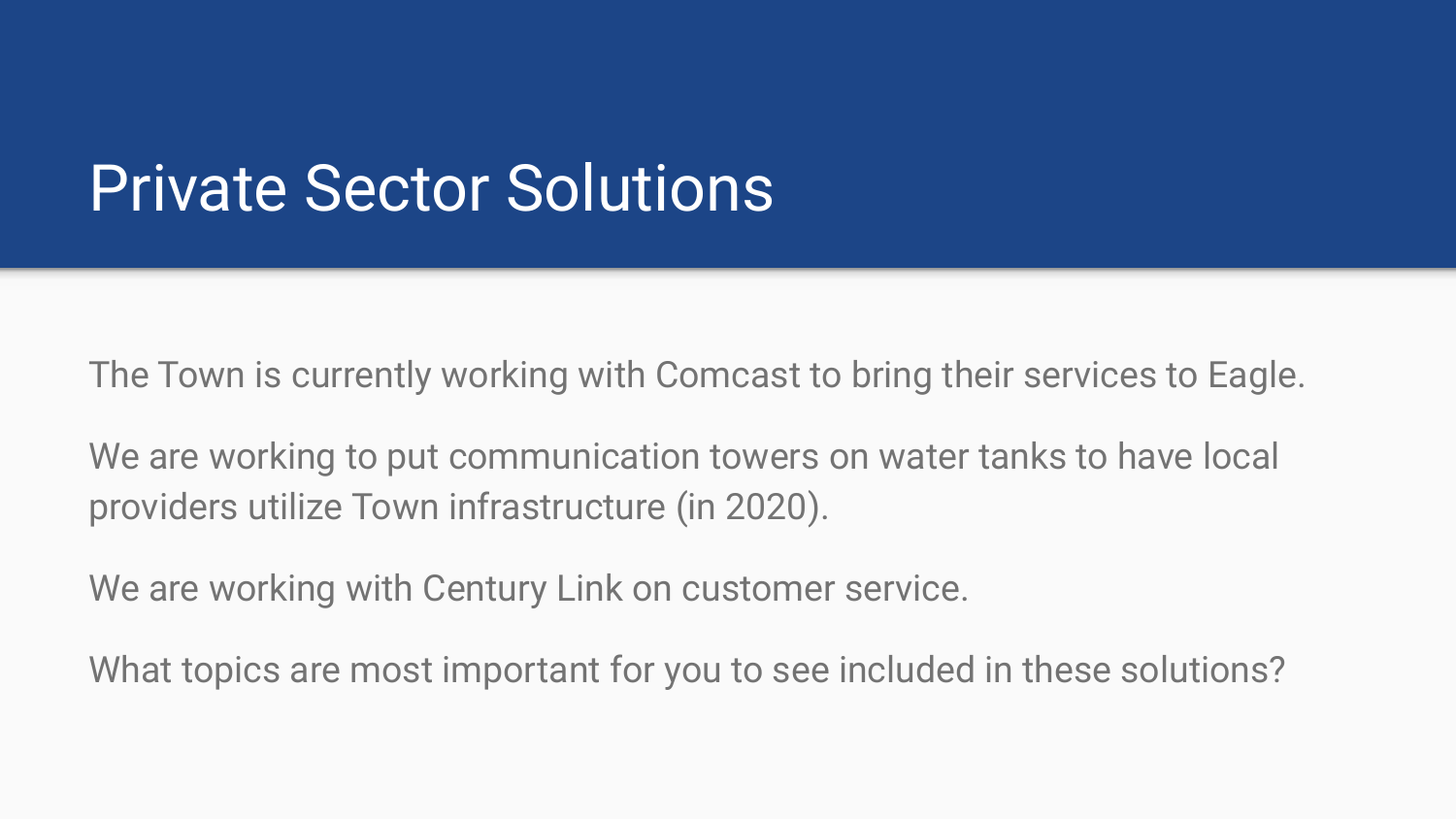## Public Sector Solutions - Project THOR

- Regional collaboration of a 100gb/s redundant and resilient network for ISP and transport
- Installation of the MMC expected November
- Open access to interested parties
- Work on rates and use agreements is an ongoing discussion among MMC owners
- What are your questions?

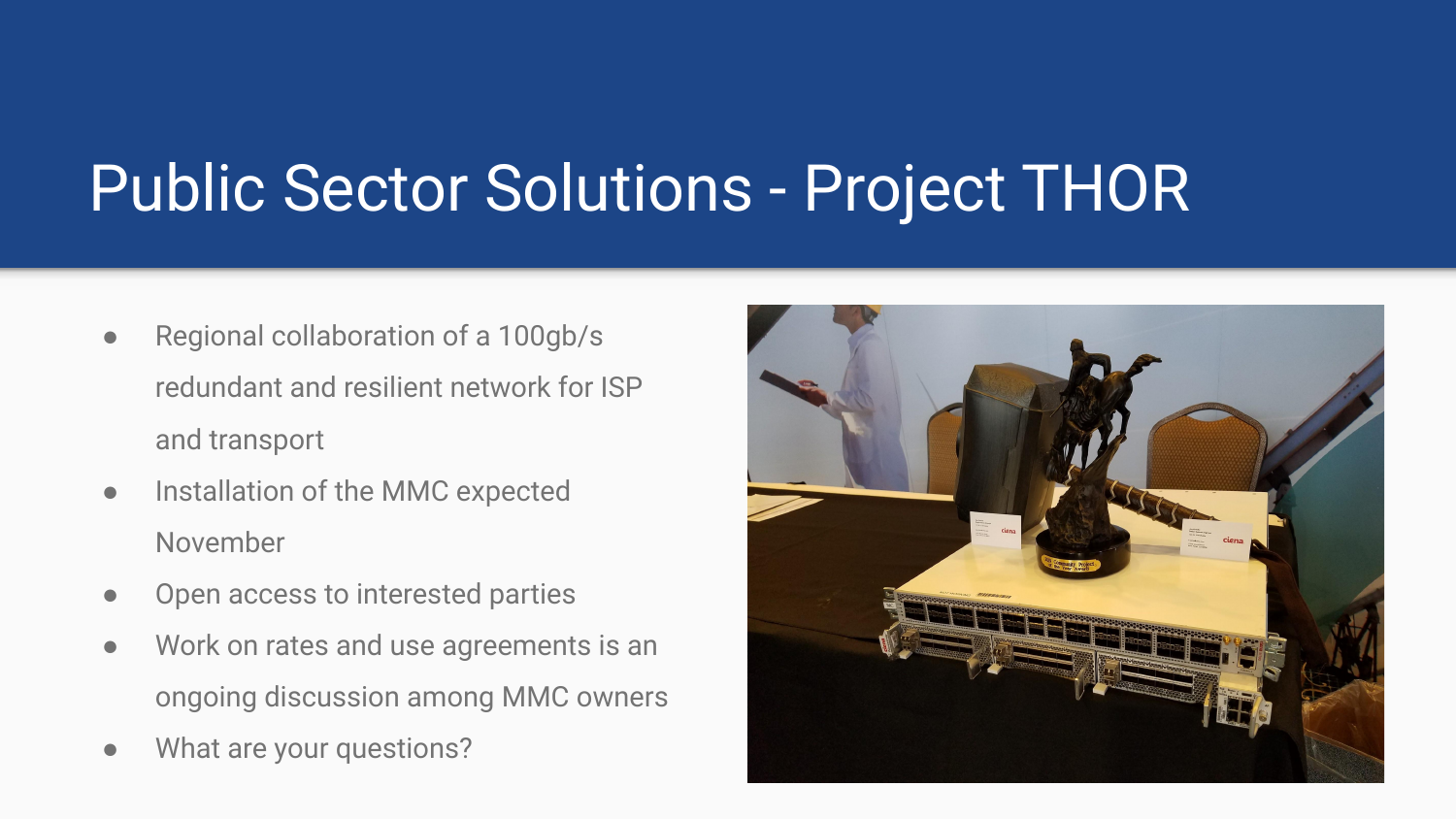#### Project THOR

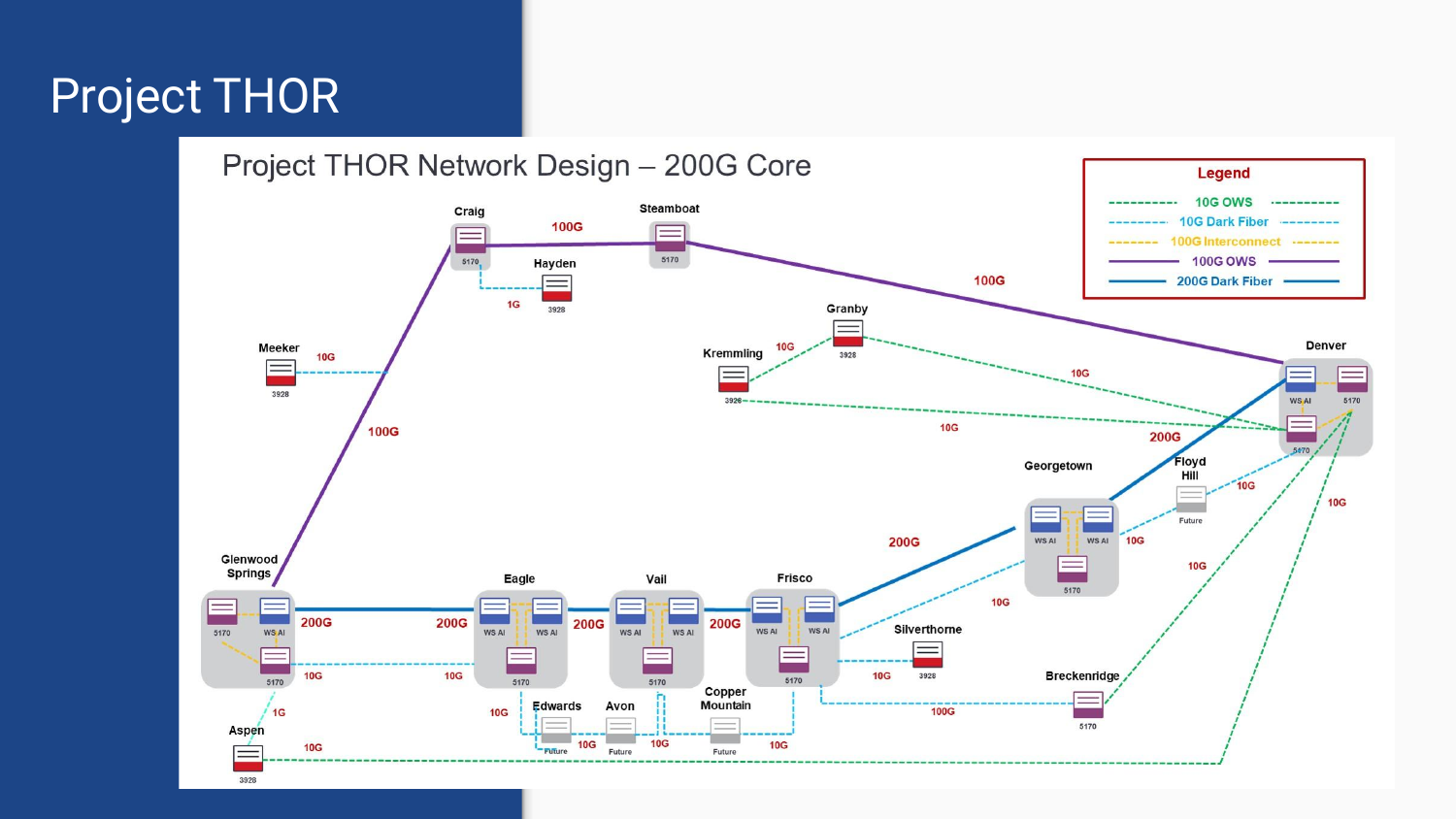### Feasibility Study with Uptown Services

Why Uptown?

Uptown feasibility studies have been used as a basis to raise > \$390M in funding.

Engineered fiber systems for 13 communities, including Glenwood Springs, Mountain Village, Longmont, Estes Park, Beverly Hills CA, DMEA, and SLV.

Broadband and smart grid related services, engineering, and implementation.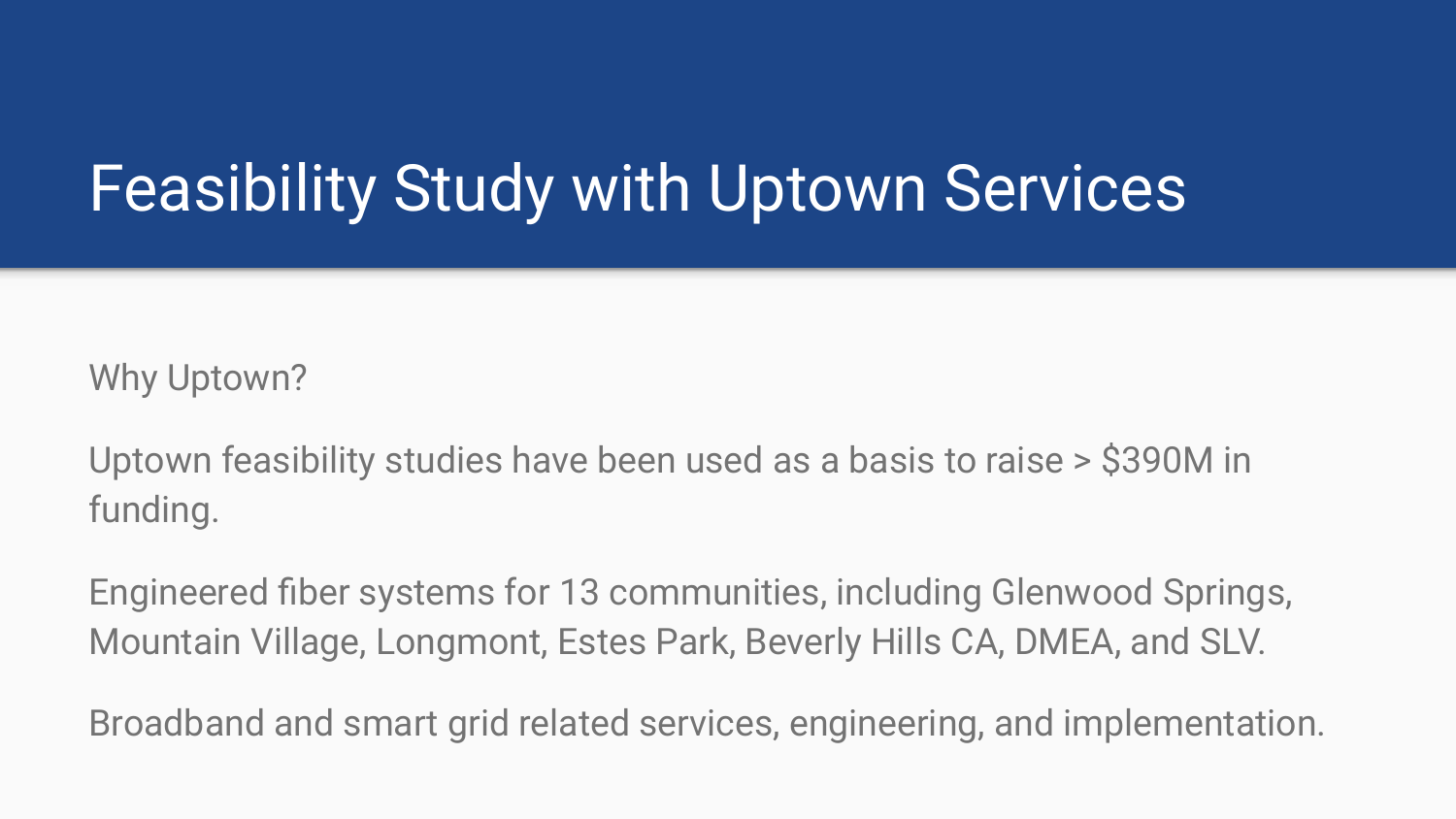### Feasibility Study with Uptown **Services**

Upcoming Feasibility study designed to fully assess the broadband needs for the Town of Eagle, with financial analysis and implementation plans.

Will provide the Board of Trustees options on how best to proceed:

- 1. Municipal Service Delivery
- 2. Public-Private Partnership
- 3. Policy to Facilitate Private

#### We need your help!

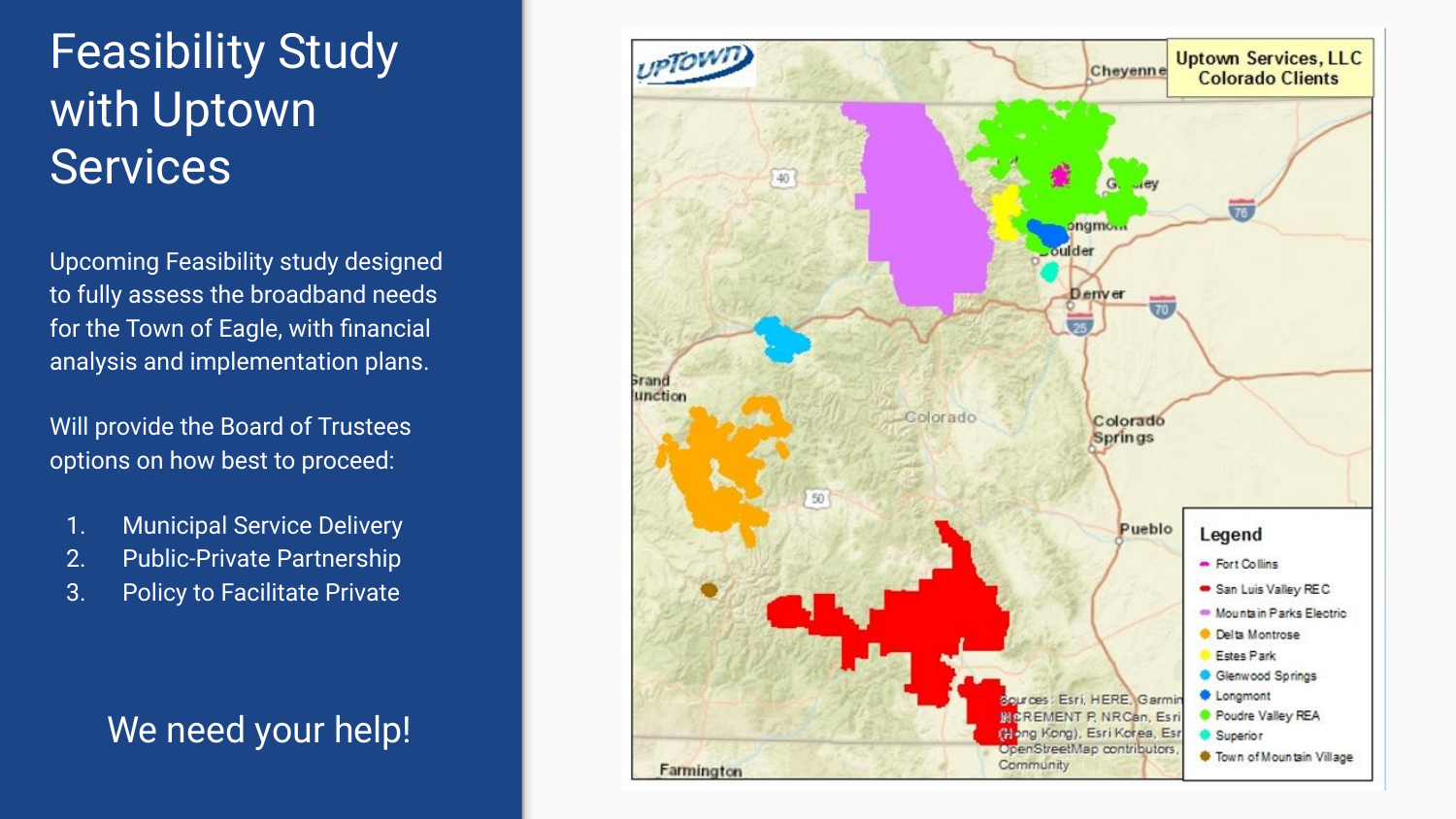### Feasibility Study with Uptown Services

Phase 1 - Research and Vision

Phase 2 - Planning Study

Phase 3 - Assess Public Policy Options

Final Report - Buildout model design, revenue forecast, data for BoT decision.